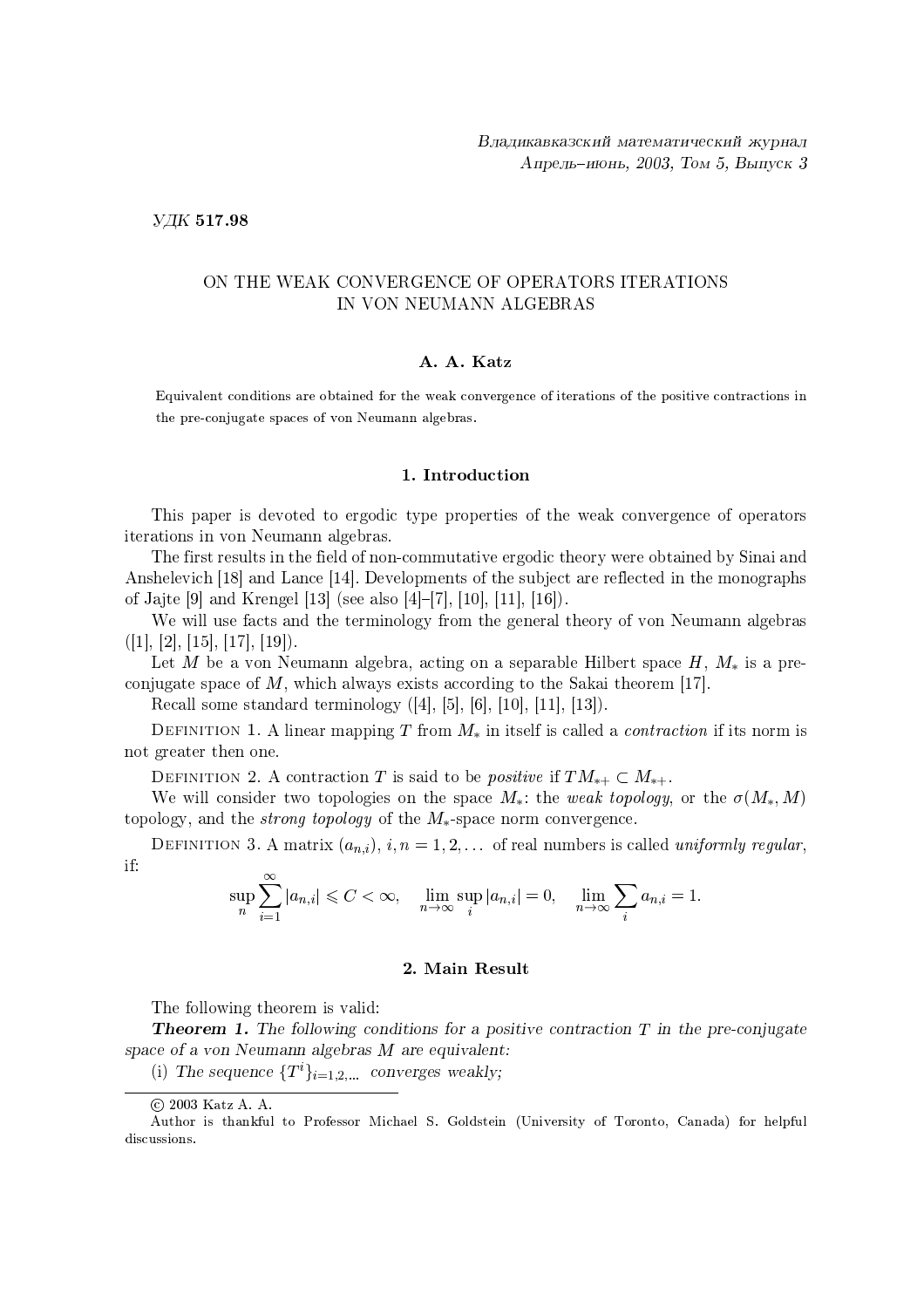(ii) For each strictly increasing sequence of natural numbers  $\{k_i\}_{i=1,2,...}$ 

$$
n^{-1}\sum_{i
$$

converges strongly;

(iii) For any uniformly regular matrix  $(a_{n,i})$ , the sequence  $\{A_n(T)\}_{n=1,2,...}$ 

$$
A_n(T) = \sum_i a_{n,i}(T^i),
$$

converges strongly.

 $\leq$  We first prove the following lemma:

**Lemma 1.** Let there exists a uniformly regular matrix  $(a_{n,i})$  such that for each strictly increasing sequence  $\{k_i\}_{i=1,2,...}$  of natural numbers,

$$
B_n = \sum_i a_{n,i} T^{k_i},\tag{1}
$$

converges strongly. Then the sequence  $\{T^i\}_{i=1,2,...}$  converges weakly.

 $\triangleleft$  Let  $(a_{n,i})$  be a matrix with the aforementioned properties. Then the limit  $B_n$  is not dependent upon the choice of the sequence  $\{k_i\}_{i=1,2,...}$  In fact, let  $\{k_i\}_{i=1,2,...}$  and  $\{l_i\}_{i=1,2,...}$ be the sequences for which the limits  $B_n$  are different. This means that for  $x \in M_*$ ,

$$
\sum_i a_{n,i} T^{k_i} x \to x_1
$$

and

$$
\sum_i a_{n,i}T^{l_i}x \to x_2,
$$

as  $n \to \infty$ . For a matrix  $(a_{n,i})$  let us build increasing sequences  $\{i_j\}_{j=1,2,...}$  and  $\{n_j\}_{j=1,2,...}$ such that

$$
\lim_{j \to \infty} \left[ \sum_{i < i_{j-1}} |a_{n_j,i}| + \sum_{i > i_j} |a_{n_j,i}| \right] = 0.
$$

Let

$$
m_i = k_i
$$
 for  $i \in [i_{2j-1}, i_{2j})$  and  $m_i = l_i$  for  $i \in [i_{2j}, i_{2j+1}), j = 1, 2, ...$ 

Then

$$
\lim_{j} \left\| \sum_{i} a_{n_{2j+1},i} T^{m_i} x - x_1 \right\| = 0, \quad \lim_{j} \left\| \sum_{i} a_{n_{2j},i} T^{m_i} x - x_2 \right\| = 0,
$$

which contradicts (1), and therefore  $x_1 = x_2$ . Let now  $y \in M$  is such that

$$
(T^n x - x_1, y) \to 0,
$$

when  $n \to \infty$ . Let us choose a subsequence  $\{k_i\}$  such that

$$
(T^{k_i}x - x_1, y) \to \gamma \neq 0,
$$

where  $\gamma$  is a real number. Then, from the uniform regularity of the matrix  $(a_{n,i})$  it follows that

$$
\lim_{n}\left(\sum_{i}a_{n,i}T^{k_i}x-x_1,y\right)=\gamma,
$$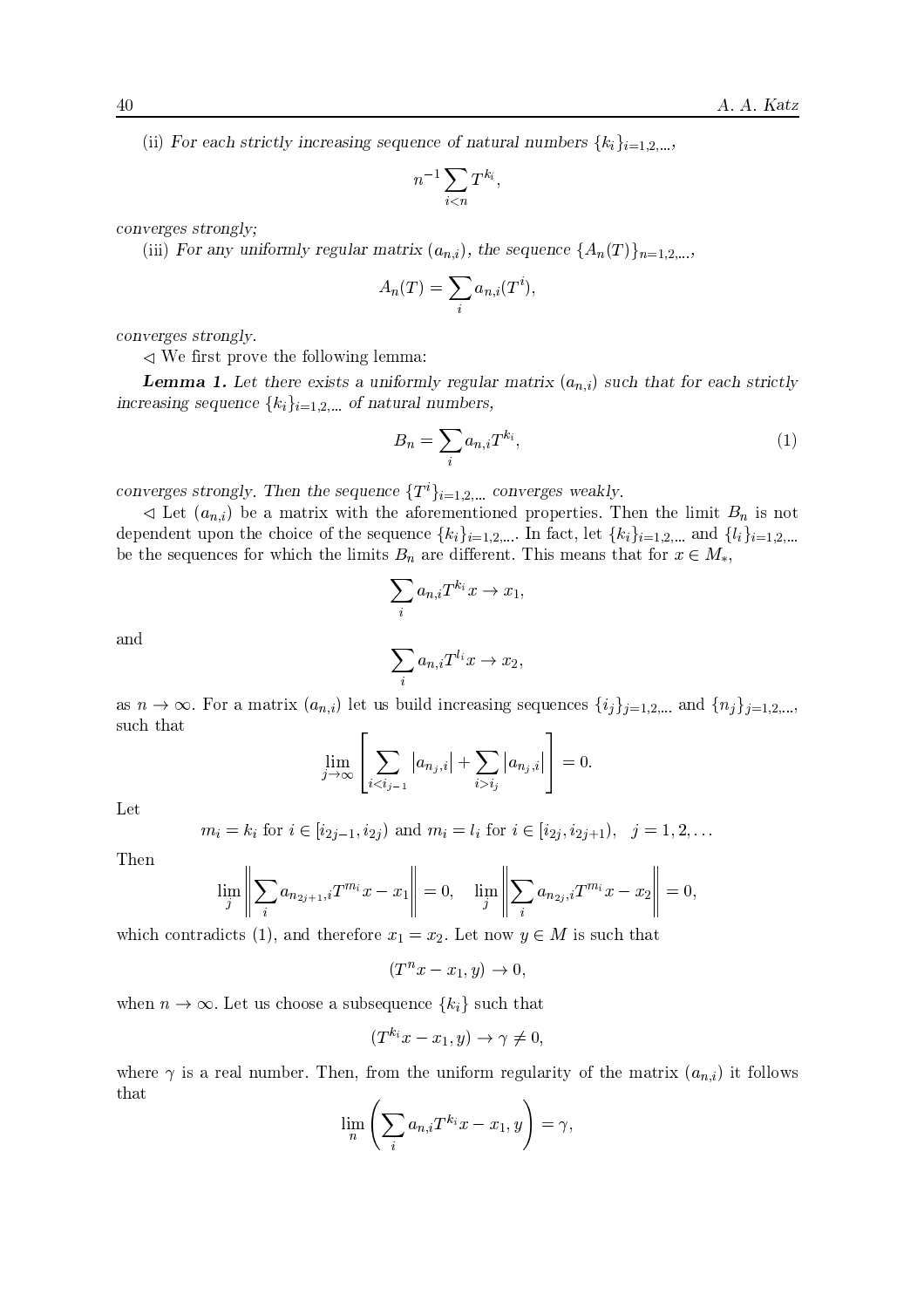which contradicts the choice of the matrix  $(a_{n,i})$ .

[Proof of the Theorem 1 (cont.).] Because the implication (ii)  $\implies$  (iii) is obvious, the implications (ii)  $\implies$  (iii)  $\implies$  (i) immediately follow from the lemma 1.

The implication (iii)  $\implies$  (ii) is trivial, because the matrix  $(a_{n,i})$ ,  $a_{n,i} = \frac{1}{n} \sum_{i \leq n} \delta_{j,k_i}$  is uniformly regular.

Applying the above with lemma 1,  $a_{n,i} = \frac{1}{n}$ ,  $i \leq n$  and  $a_{n,i} = 0$  for  $i > n$ , we get the implication (ii)  $\implies$  (i).

To prove the implication (i)  $\implies$  (ii), we would need the following lemma:

**Lemma 2.** Let  $Q$  be a contraction in the Hilbert space  $H$ . Then the weak convergence of  $Q^n x$  in H, where  $x \in H$ , implies the strong convergence of

$$
\sum_i a_{n,i} Q^n x
$$

for any uniformly regular matrix  $(a_{n,i})$ .

 $\triangleleft$  If the weak limit  $Q^n x$  exists and is equal to  $x_1$ , then

$$
Qx_1 = Q(\lim_{n \to \infty} Q^n x) = x_1,
$$

where the limit is considered in the weak topology, i. e.  $x_1$  is Q-invariant. Therefore

$$
\left\|\sum_i a_{N,i}Q^ix\right\|^2 \leqslant \sum_i\sum_j a_{N,i}a_{N,j}(Q^ix,Q^jx) \leqslant \sum_i\sum_j\left|a_{N,i}a_{N,j}(Q^ix,Q^jx)\right|
$$

Let us fix  $\varepsilon > 0$ . Because Q is a contraction, the limit  $||Q^n x||$  does exist. Now, we can find  $K > 0$ , such that for  $k > K$  and  $j \geqslant 0$ .

$$
\|Q^k x\| - \|Q^{k+j} x\| \le \varepsilon^2
$$

$$
(Q^k x, x) \le \varepsilon.
$$

and

Then,

$$
\left| (Q^{k}x, x) - (Q^{k+j}x, Q^{j}x) \right| = \left| (Q^{k}x, x) - (Q^{*j}Q^{k+j}x, x) \right|
$$
  
\n
$$
\leq \left\| Q^{k}x - Q^{*j}Q^{k+j}x \right\| \cdot \|x\| = \left( \left\| Q^{k}x - Q^{*j}Q^{k+j} \right\|^{2} \right)^{\frac{1}{2}} \cdot \|x\|
$$
  
\n
$$
= \left( \left\| Q^{k}x \right\|^{2} - 2 \left\| Q^{k+j}x \right\|^{2} + \left\| Q^{*j}Q^{k+j}x \right\|^{2} \right)^{\frac{1}{2}}
$$
  
\n
$$
\leq \left( \left\| Q^{k}x \right\|^{2} - \left\| Q^{k+j}x \right\|^{2} \right) \cdot \|x\| \leq \varepsilon \cdot \|x\|,
$$

and therefore

$$
\left| \left( Q^{k+j} x, Q^j x \right) \right| \leqslant \varepsilon \cdot \left( 1 + \| x \| \right)
$$

for all  $k > K$  and  $j \geqslant 0$ , or for  $|i - j| \geqslant k$  the inequality

$$
\left| (Q^i x, Q^j x) \right| \leqslant \varepsilon \cdot (1 + \|x\|),
$$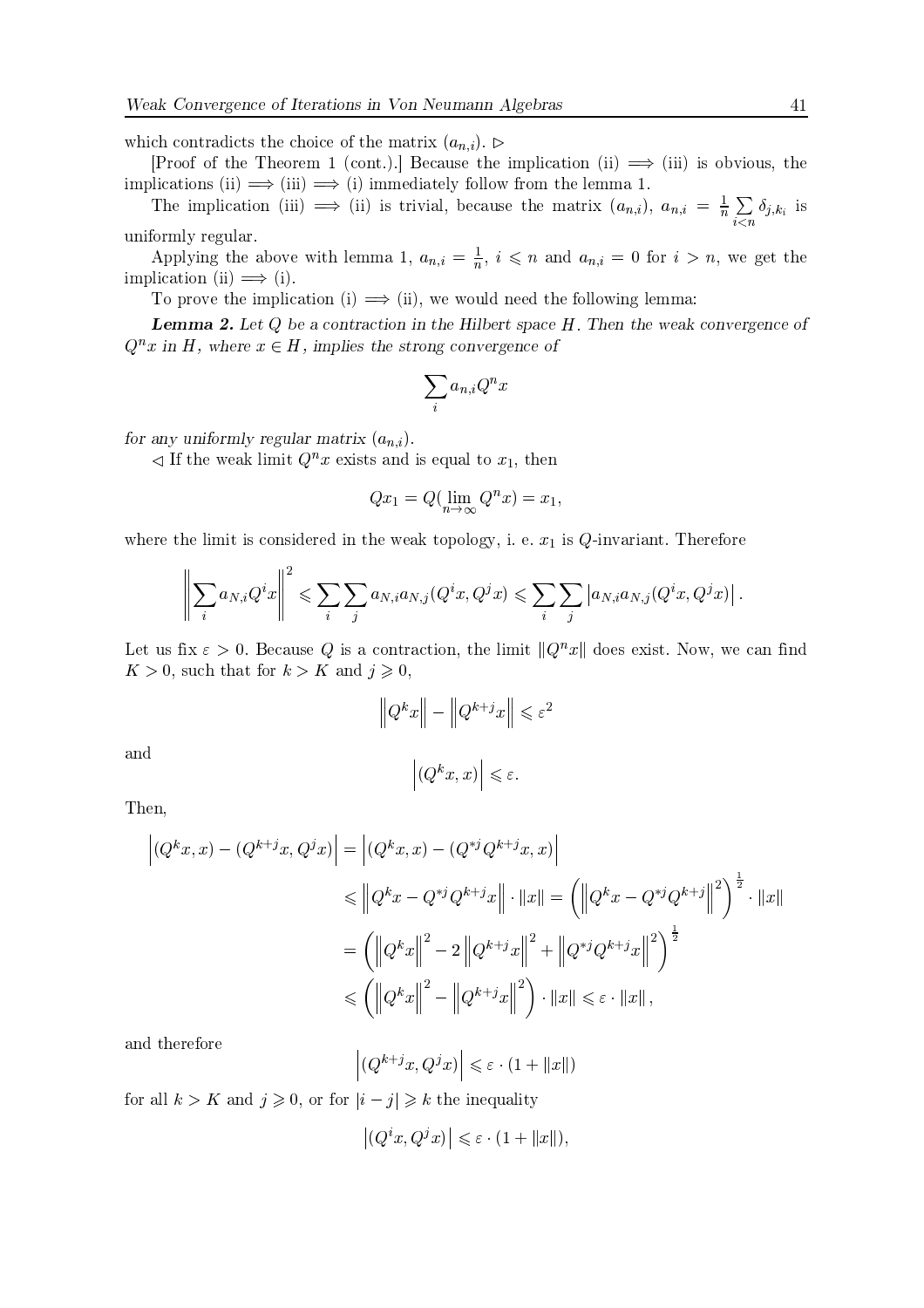is valid. We will fix  $\eta > 0$ , and let N be such a natural number with  $\max_i |a_{n,i}| < \eta$ , for  $n \geq N$ . Then the expression (1) for  $n \geq N$  could be estimated the following way:

$$
\sum_{i} \sum_{j} |a_{N,i} a_{N,j}(Q^i x, Q^j x)| = \sum_{|i-j| \leq k} |a_{n,i} a_{n,j}(Q^i x, Q^j x)| + \sum_{|i-j| > k} |a_{n,i} a_{n,j}(Q^i x, Q^j x)|
$$
  

$$
\leq \sum_{i} |a_{n,i}| \cdot \eta \cdot ||x||^2 \cdot (2k-1) + \sum_{i} \sum_{j} |a_{n,i} a_{n,j}| \cdot \varepsilon \cdot (1 + ||x||)
$$
  

$$
\leq C \cdot \eta \cdot ||x||^2 \cdot (2k-1) + C^2 \cdot \varepsilon \cdot (1 + ||x||).
$$

From the arbitrarity of the values of  $\varepsilon$  and  $\eta$  it follows that the strong convergence is present and the lemma is proven.  $\triangleright$ 

[Proof of the Theorem 1 (cont.).] Let us prove the implication (i)  $\implies$  (iii). Let  $x \in M_{*+}$ and the sequence  $\{T^ix\}_{i=1,2,...}$  converges weakly. Without loss of generality we can consider  $||x|| \leq 1$ , and let

$$
\overline{x} = \lim_{n \to \infty} T^n x,
$$

where the limit is understood in the weak sense. Let us consider

$$
y = \sum_{n=0}^{\infty} 2^{-n} T^n x
$$

The series that defines y is convergent in the norm of the space  $M_*$ . From the positivity of x and the properties of the operator T it follows that  $Ty \leq 2y$ , and, therefore, for all  $k = 1, 2, ..., s(T^k y) \leq s(y)$ , where by  $s(z)$  we denote the support of the normal functional z.

**Lemma 3.** Let  $u \in M_{*+}$  and  $s(u) \leq s(y)$ . Then  $s(\overline{u}) \leq s(\overline{x})$ , where

$$
\overline{u} = \lim_{n \to \infty} T^n u
$$

 $\triangleleft$  Indeed, let us fix  $\varepsilon > 0$ . From the density of the set

$$
\mathfrak{L} = \{ w \in M_{*+}, \ w \leqslant \lambda y, \text{ for some } \lambda > 0 \},
$$

in the set

$$
\mathfrak{S} = \{ w \in M_{*+}, s(w) \leqslant s(y) \}
$$

in the norm of the space  $M_*$  it follows that there are  $\lambda > 0$  and  $w \in \mathfrak{L}$  such that

$$
||w - u|| \leq \varepsilon \text{ and } w \leq \lambda y.
$$

Let  $\overline{w} = \lim_{n \to \infty} T^n w$ . Then

$$
\overline{w}(\mathbf{1} - s(\overline{x})) = \lim_{n \to \infty} (T^n(w))(\mathbf{1} - s(\overline{x})) \leq \lambda \cdot \lim_{n \to \infty} (T^n y)(\mathbf{1} - s(\overline{x}))
$$
  

$$
\leq \lambda \cdot \lim_{n \to \infty} \left( \sum_{k=0}^{\infty} 2^{-k} \cdot (T^{n+k} x)(\mathbf{1} - s(\overline{x})) \right)
$$
  

$$
= \lambda \cdot \sum_{k=0}^{\infty} 2^{-k} \lim_{n \to \infty} (T^{n+k} x)(\mathbf{1} - s(\overline{x})) = 0.
$$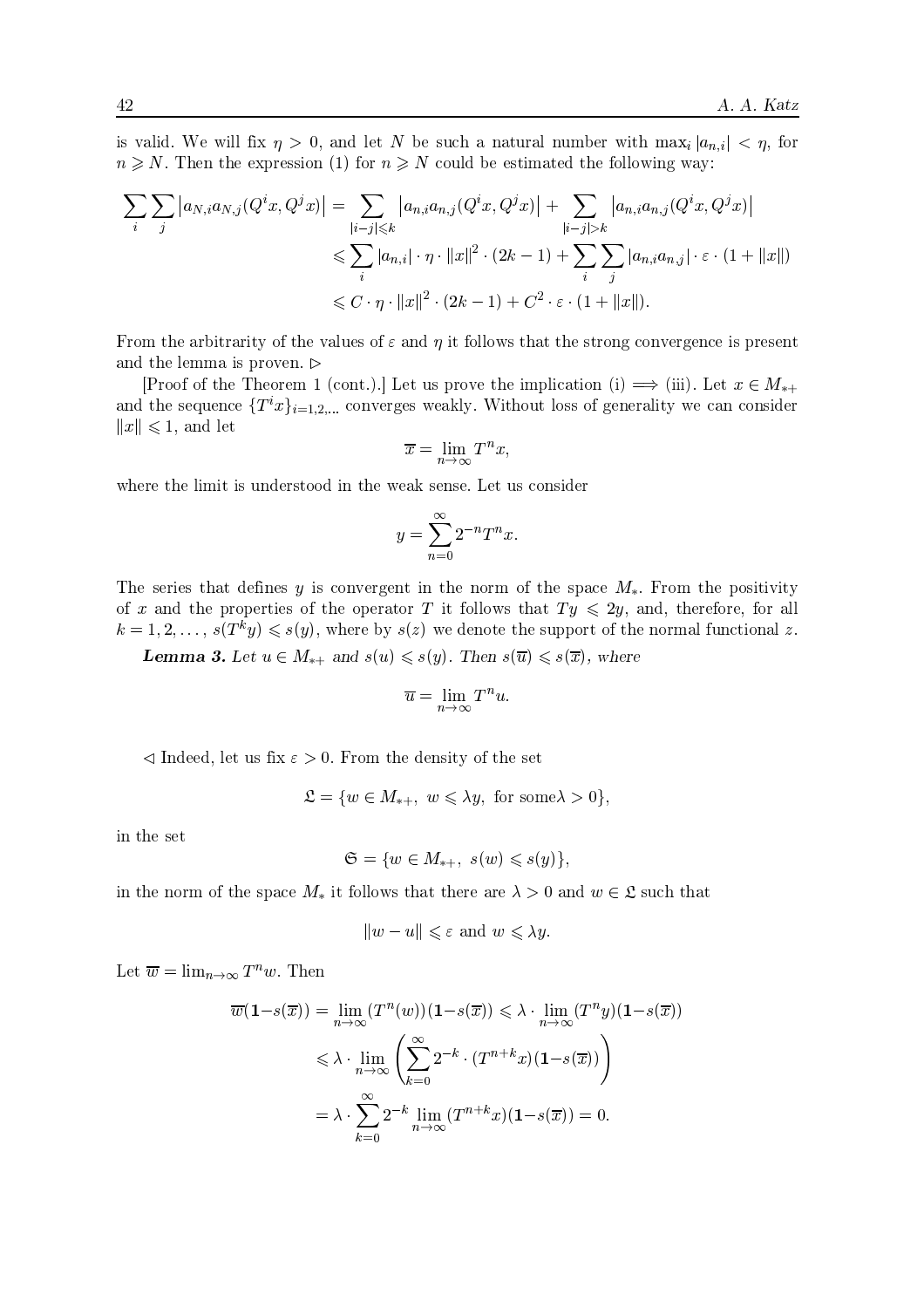Because the operator T does not increase the norm of the functionals from  $M_*$ , we get that

$$
\overline{u}(\mathbf{1}-s(\overline{x})) = \lim_{n \to \infty} (T^n u)(\mathbf{1}-s(\overline{x})) \le \lim_{n \to \infty} (T^n w)(\mathbf{1}-s(\overline{x})) + \lim_{n \to \infty} ||T^n (w - u)|| \le \varepsilon
$$

The needed inequality follows, since  $\varepsilon$  is arbitrary.  $\triangleright$ 

[Proof of the Theorem 1 (cont.).] Let now  $\mu \in M_*$ . We will denote by  $\mu.E$ , where E is a projection from the algebra  $M$ , the functional

$$
(\mu.E)(A) = \mu(EAE),
$$

where  $A \in M$ . Let us fix  $\varepsilon > 0$ . We will find a number N, such that

$$
(T^n x)(1 - s(\overline{x})) < \varepsilon^2
$$

for  $n > N$ . Thus,

$$
||T^N x.s(\overline{x}) - T^N x|| = \sup_{\substack{A \in M \\ ||A||_{\infty} \leqslant 1}} |(T^N x)((1 - s(\overline{x}))A(1 - s(\overline{x})))
$$
  
 
$$
+ (T^N x)((s(\overline{x}))A(1 - s(\overline{x}))) + (T^N x)((1 - s(\overline{x}))A(s(\overline{x})))|| \leqslant \varepsilon \cdot (\varepsilon + 2 ||x||^{\frac{1}{2}}),
$$

because

$$
|\mu(AB)|^2 \leq \mu(A^*A) \cdot \mu(B^*B)
$$

where  $\mu \in M_{*+}$  and  $A, B \in M$ .

Let  $w \in \mathfrak{L}$  is such that  $w \leq \lambda \overline{x}$  for some  $\lambda > 0$  and  $||T^N x . s(\overline{x}) - w|| \leq \varepsilon$ . Then, for  $n > N$ , the following is valid:

$$
||T^{n}x - T^{n-N}w|| \le ||T^{n-N}(T^{N}x - T^{N}x.s(\overline{x}))||
$$
  
+ 
$$
||T^{n-N}(T^{N}x.s(\overline{x}) - w)|| \le 4 \cdot \varepsilon.
$$
 (2)

By taking the weak limit in the inequality (2) and because the unit ball of  $M_*$  is weakly closed, we will get  $\|\overline{x} - \overline{w}\| \leq 4 \cdot \varepsilon$ , where  $\overline{w} = \lim_{n \to \infty} T^n w$ .

Let us now consider the algebra  $M_{s(x)}$ . The functional  $\bar{x}$  is faithful on the algebra  $M_{s(x)}$ . We will consider the representation  $\pi_{\overline{x}}$  of the algebra  $M_{s(x)}$  constructed using the functional x [2]. Because the functional  $\bar{x}$  is faithful, we can conclude that the representation  $\pi_{\bar{x}}$  is faithful on the algebra  $M_{s(\overline{x})}$ , and therefore  $\pi_{\overline{x}}$  is an isomorphism of the algebra  $M_{s(\overline{x})}$  and some algebra  $\mathfrak A$ . The algebra  $\mathfrak A$  is a von Neumann algebra, and its pre-conjugate space  $\mathfrak A_*$  is isomorphic to the space  $M_*,s(\overline{x})$  ([17]). Let us note now that

$$
TM_{\ast}.s(\overline{x})\subset M_{\ast}.s(\overline{x}).
$$

In fact,  $T\mathfrak{L} \subset \mathfrak{L}$ , and therefore, by taking the norm closure we get  $TS \subset S$ ; by taking now the linear span we will get

$$
TM_{\ast}.s(\overline{x})\subset M_{\ast}.s(\overline{x}).
$$

Denote by  $\overline{T}$  the isomorphic image of the operator T, acting on the space  $\mathfrak{A}_*$ . Let  $u \in$  $\mathfrak{A}_{*+}$  and  $u \leq \lambda \overline{x}$  for some  $\lambda > 0$ . Then there exists the operator  $B \in \mathfrak{A}'$ , where  $\mathfrak{A}'$  is a commutant of  $\mathfrak{A}$ , such that  $(AB\Omega, \Omega) = u(A)$  for all  $A \in \mathfrak{A}$ . Note, that from the lemma 2

$$
(\overline{T}u)(A) = u((\overline{T})^*A) = (((\overline{T})^*A)B\Omega, \Omega) = (A((\overline{T}^*)'B)\Omega, \Omega).
$$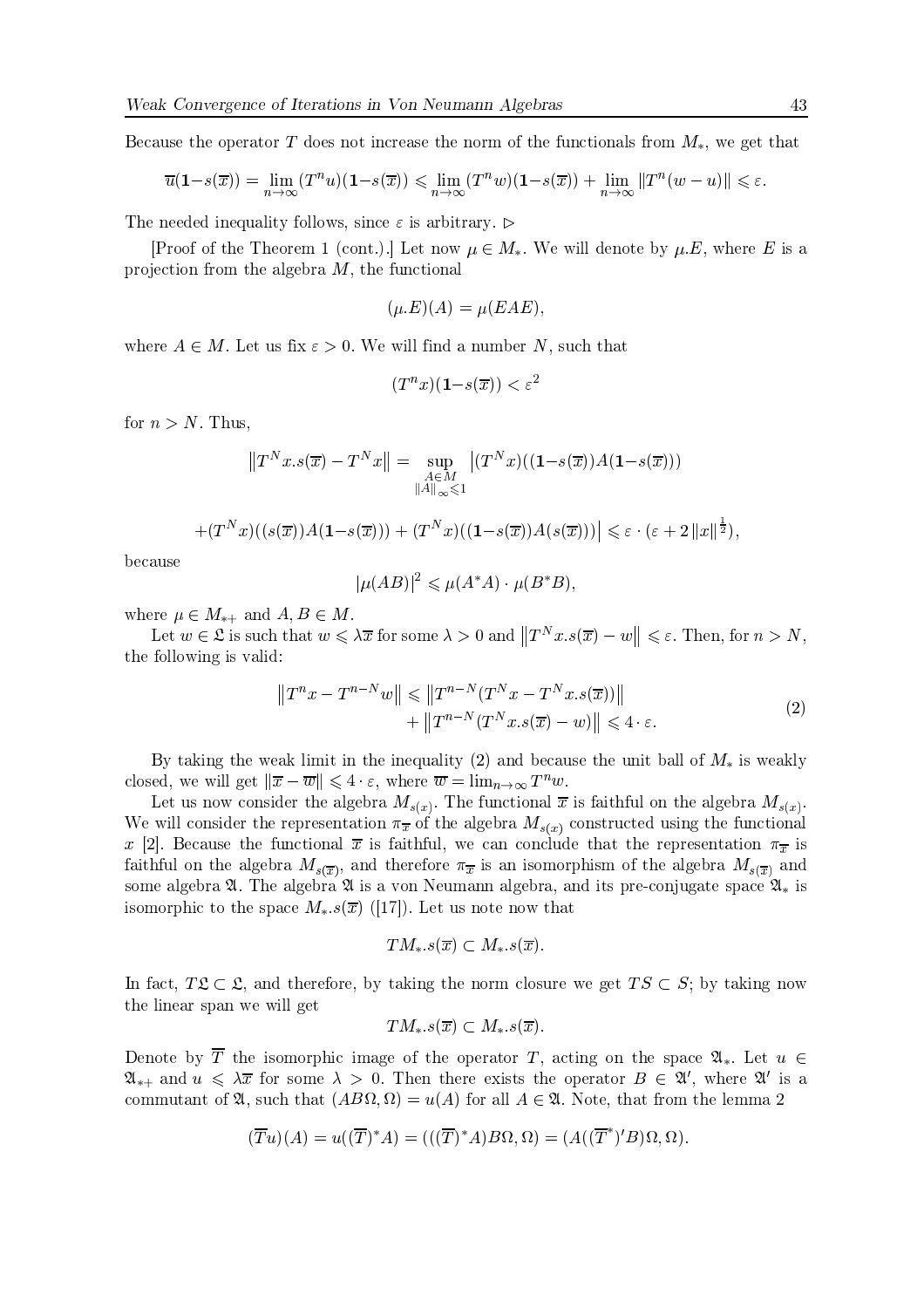Also, from

$$
\overline{T}\mathfrak{A}_{*+}\subset\mathfrak{A}_{*+},\left\|\overline{T}u\right\|\leqslant\left\|u\right\|\ \text{ and }\ \overline{T}\overline{x}=\overline{x}
$$

it follows that

$$
(\overline{T})^*\mathfrak{A}_+; (\overline{T}^*)\mathbf{1} \leqslant \mathbf{1} \text{ and } \left\| (\overline{T})^*A \right\|_{\infty} \leqslant \|A\|_{\infty}
$$

for all  $A \in \mathfrak{A}$ . Based on the lemma we now conclude that

$$
\left\|(\overline{T}^*B)\right\|_{\infty} \leqslant \|B\|_{\infty}; \ \overline{T}^{*'}\mathfrak{A}'_{+} \subset \mathfrak{A}'_{+}; \ \overline{T}^{*'}\mathbf{1} \leqslant \mathbf{1}
$$

for all  $B \in \mathfrak{A}'$ .

The space  $\mathfrak{A}'_{sa}$  is a pre-Hilbert space of the self adjoint operators from  $\mathfrak{A}'$  with the scalar product  $(B, C)_{\overline{x}} = (CB\Omega, \Omega)$ , and, using the Kadison inequality [1] we have

$$
((\overline{T}^{*'}B)(\overline{T}^{*'}B)\Omega,\Omega) \leqslant (\overline{T}^{*'}(B^2)\Omega,\Omega) \leqslant (B\Omega,B\Omega)
$$

i. e. the operator  $\overline{T}^{*'}$  is a contraction in the pre-Hilbert space  $(\mathfrak{A}'_{sa}, (\cdot, \cdot)_{\overline{x}})$ .

We will identify  $M_{*}.s(\overline{x})$  and  $\mathfrak{A}_{*}$ . Because  $w \in \mathfrak{L}$ , i. e.  $w \leq \lambda \overline{x}$  for some  $\lambda > 0$ , then  $\overline{w} \leqslant \lambda \overline{x}$  as well. Let

$$
w(A) = (BA\Omega, \Omega)
$$
 and  $\overline{w}(A) = (\overline{B}A\Omega, \Omega)$ 

for all  $A \in \mathfrak{A}$ , where  $B, \overline{B} \in \mathfrak{A}'$ .

Let now  $(a_{n,i})$  be a uniformly regular matrix. Using lemma 2 we will find  $k \in \mathbb{N}$  so that

$$
\left\| \sum_{i} a'_{k,i} T^{i} w - \overline{w} \right\| = \sup_{\substack{A \in \mathfrak{A} \\ \|A\|_{\infty} = 1}} \left| \left( \sum_{i=1}^{\infty} a'_{k,i} (\overline{T}^{*})^{i} (A - \overline{B}) A \Omega, \Omega \right) \right|
$$
  

$$
\leqslant \left( \sum_{i=1}^{\infty} a'_{k,i} (\overline{T}^{*})^{i} (B - \overline{B}) \Omega \sum_{i=1}^{\infty} a'_{k,i} (\overline{T}^{*})^{i} (B - \overline{B}) \right)^{\frac{1}{2}} \cdot \sup_{\substack{A \in \mathfrak{A} \\ \|A\|_{\infty} \leqslant 1}} (A \Omega, A \Omega)^{\frac{1}{2}}
$$
  

$$
\leqslant (\overline{x}(1))^{\frac{1}{2}} \cdot \left\| \sum_{i=1}^{\infty} a'_{k,i} (\overline{T}^{*})^{i} (B - \overline{B}) \right\|_{(\cdot, \cdot)_{\overline{x}}} < \varepsilon
$$

for  $k > K$ , where by  $(a'_{n,i})$  we will denote a matrix with the elements

$$
a'_{n,i} = \left(\sum_{i>N} a_{n,j}\right)^{-1} a_{n,j+N}
$$

It is easy to see that the matrix  $(a'_{n,i})$  will be uniformly regular as well.

Then, for a big enough  $k > K$  we will have

$$
\left\| \sum_{i} a_{k,i} T^{i} x - \overline{x} \right\| \leqslant \sum_{i \leqslant N} |a_{k,i}| \left\| T^{i} x - \overline{x} \right\| + \sum_{i > N} |a_{k,i}| \left\| T^{i} x - T^{i-N} w \right\|
$$
\n
$$
+ \sum_{i > N} |a_{k,i}| \cdot \left| 1 - \left( \sum_{i > N} a_{k,i} \right)^{-1} \right| \left\| T^{i-N} w \right\| + \left\| \sum_{j=1}^{\infty} a_{k,j+N} \cdot \left( \sum_{i > N} a_{k,i} \right)^{-1} T^{j} w - \overline{w} \right\|
$$
\n
$$
+ \left\| \left( \sum_{i < N} a_{k,i} \right) \cdot \overline{w} \right\| + \left| \sum_{i > N} a_{k,i} \right| \left\| \overline{w} - \overline{x} \right\|
$$